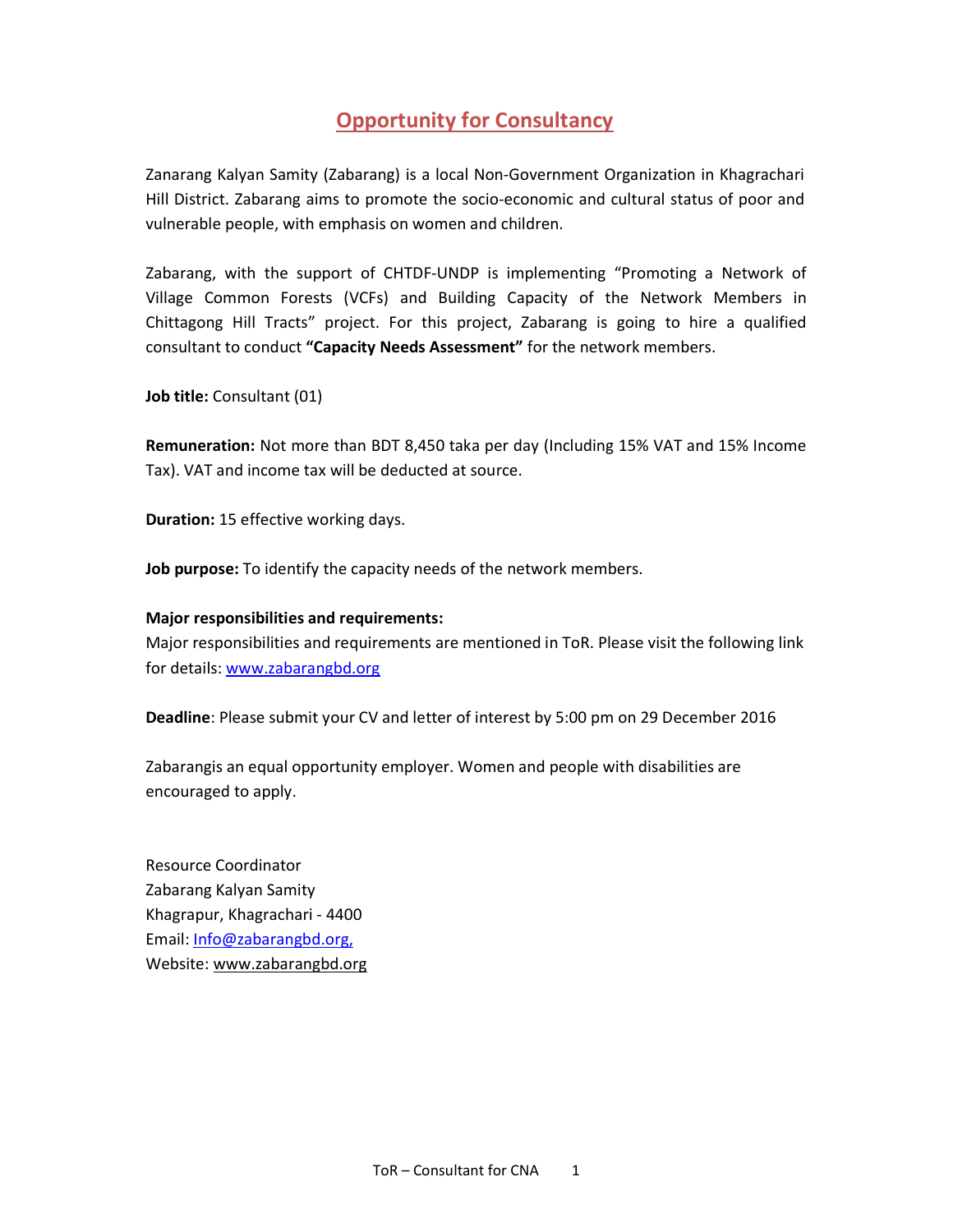

## Zabarang Kalyan Samity

www.zabarangbd.org

## ToR for Consultant to conduct Capacity Need Assessment for the VCF network leaders

Background: The Chittagong Hill Tracts (CHT)is a unique region of Bangladesh in terms of topography, culture and tradition of the people, consists of three hill districts of Rangamati, Khagrachari and Bandarban, located in the south-east corner of Bangladesh with the total area of 13,344 square kilometers. The majority of the CHT population lives in rural areas and most of them depend mainly on agriculture for their livelihood and traditionally the indigenous/tribal communities practice Jum (shifting) cultivation. The remotest CHT people live in chronic poverty with very limited access to the services for their basic needs with high degree of under-employment, low literacy and limited economic opportunities.

During the British period, the colonial administration declared a large tract of CHT as 'reserve forest' to exploit the region's natural and forest resources. With introduction of RFs, indigenous communities in CHT lost control over roughly one-third area, for which they faced with restricted access to forest resources. In responses to this problem, they gave birth to an idea of mouza reserve, commonly known as 'village common forests. These VCFs are managed by village communities following customs and practices. In most cases, the community leaders are in lack of capacity in every aspect. As a result, the VCFs are being degraded at an alarming rate. In these circumstances, the community leaders should be provided training on various topics to building capacity for community leaders. Prior to do this capacity building activity Capacity Need Assessment must be done to identify the topic.

Zabarang Kalyan Samity has launched a project named "Promoting a Network of Village Common Forests (VCFs) and building capacity of the network members in Chittagong Hill Tracts" across the Chittagong Hill Tracts with the partnership of Taungya and Humanitarian Foundation and with the financial support of CHTDF-UNDP. Objective of this project is to establish well -functioning VCF network for conserving and managing village common forest across the region.

Objective and scopes of the work: The objective of the work is to identify the need of capacity of the VCF network leaders so that training can be arranged based on the result of capacity need assessment.

### Tasks to be undertaken by the consultant:

The consultant will undertake the following specific tasks:

- $\div$  Develop a module on capacity need assessment for the VCF network leaders
- Facilitate and conduct capacity need assessment session.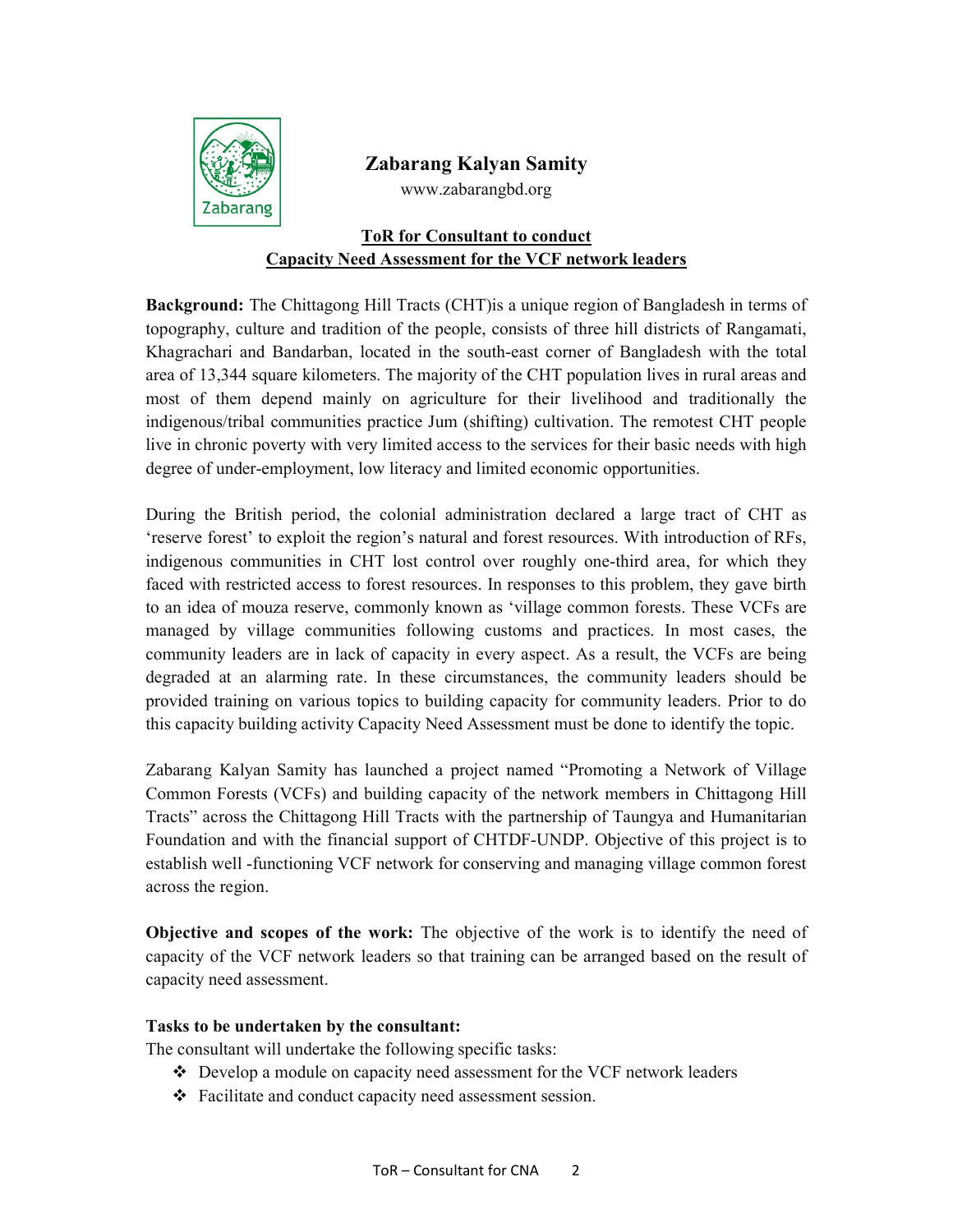- $\hat{\mathbf{v}}$  Prepare draft assessment report with findings, analysis, and recommendations for training content and methods;
- Prepare final assessment report with feedback from stakeholders.

### Methodology:

The consultant will collect data/ opinion through participatory methodologies (Workshop). The consultant will also have to prepare and submit a comprehensive work plan to accomplish the work.

The main methods to accomplish the work should include

- Review of available documents and other relevant materials, documents and reports.
- Meeting/Workshop with VCF leaders and community leaders

Working area: The consultant will be based at the head office of Zabarang Kalyan Samity in Khagrachhari hill district. However s/he may need to travel to other two districts Rangamati and Bandarban frequently as required by the assigned tasks.

## Required Expertise and Experience:

#### Educational Qualifications:

Master's degree in social sciences, gender studies, sociology, anthropology, development studies or related field;

### Experience

- At least 5 years of research and other relevant professional experience, experience in assessing training needs will be considered an asset.
- Working experience in forest and environment related project, natural resource management and climate change related project will be an advantage.
- Strong facilitation and coordination skills.
- Familiar with the capacity needs assessment and practical experience in the application of assessment methods and tools.
- Proven experience in undertaking capacity needs assessment and developing training programme and modules.
- $\cdot \cdot$  Proven experience in writing analytical papers, familiarity with development priorities and challenges in the CHT;

### Language requirements

 Fluency in written and speaking in English and Bangla. Knowledge of a CHT language is a definite asset.

Timeline and reporting: The duration of the consultancy should not exceed 15 effective working days. The consultant is expected to produce 2 hard copies and an electronic copy of a draft report written in understandable English for review.